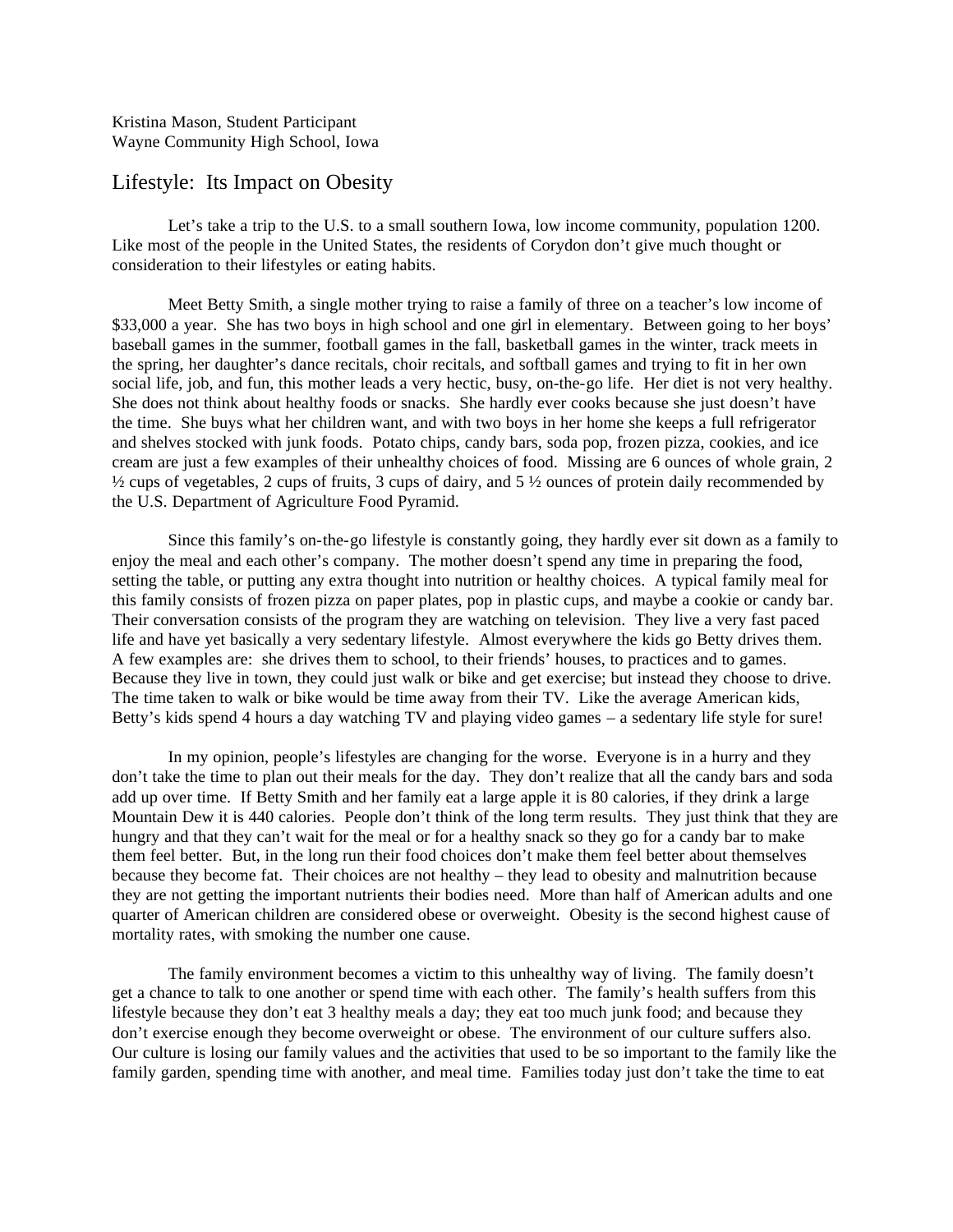long relaxing meals as a family. They eat their food so hurried and then want more and end up overeating. If they could slow down and enjoy their meal they could avoid over-eating.

Food proportions are changing. A child's soft drink was 8 ounces in the late 1950's and today it is 12 ounces and a large soda is 32 ounces. Kids are developing a taste for sugar that is going to be very hard for them to lose. They have some sugar in the morning and then they go on craving it all day. Sugar is the number one addiction today and it is a cause of obesity. Sugar drains the body of needed vitamins and minerals through the demands its digestion and detoxification make upon every organ in the body. Because these organs are needy, a cycle of cravings is begun. Instead of mothers stocking cupboards full of unhealthy food and snacks they could buy healthy snacks like fresh fruit, canned fruit, nuts, vegetables, and yogurt.

Obesity and lifestyle is affecting everyone, not just adults. Children are becoming obese. Severely obese kids (ages 6-10) are now dying from heart attacks. If the parents of these children lead unhealthy lifestyles then it will be passed down from generation to generation; therefore, we need to get more people educated about this situation. Obesity is a big problem today. What can we do to help people lose weight? We need to educate all Americans, young and old, about the need for healthy nutrition and active exercise.

It used to be families would work hard physically to grow their food in gardens, help each other prepare the meal, sit down, eat, and talk as a family. They would eat fresh fruit, vegetables, and enjoy a home cooked meal family style. There were no greasy French fries or hamburgers, or salty potato chips or soda pop.

In our foods class in my high school we were asked if we sat down and ate with our families regularly. Only 2 out of 32 kids raised their hands saying they eat regular meals with their family daily. 8 out of 32 said they ate with their family at least twice a week. I'd say the situation we are facing is getting to be a major problem. We need to be trying to help people understand why they are becoming obese and what they can do to change their health.

The situation for Betty Smith's family is getting worse because they don't realize the long term effects of their lifestyle. The kids are going to grow up with bad eating habits, and if they stay uneducated they will teach their kids the same. If we could help improve and educate people on their lifestyles and eating habits we could drastically change nutrition. People would be come more aware, want to be healthier, and would realize everything they eat adds up. It would help keep our family values and our culture if we just slowed down and thought. This would benefit everyone.

What can we do to creatively educate Betty's family about meals? One day at my school all the tables were numbered, and as students and teachers were paying for their meals they took a number and then sat at that numbered table. Everyone thought it was a different, fun way to mix things up, and sometimes that's a part of being satisfied with what we eat. It is a way to make lunch time fun, relaxing, and enjoyable – because that's how the meals should be.

To become healthier I think that it is very important that parents like Betty Smith teach their children good health practices. I think parents need to become more aware of the fact that they are role models and what their child sees them eating is taken into a mental note. And if the child sees the parent eating unhealthy, then when they grow up they are likely to eat that same way, and teach their own children the same thing. We have a program in our town called the Nest (sponsored by the Iowa State Extension Service and our State-funded Empowerment Board) and it is to educate parents about health and especially about the health of their young children. The kids really like to be involved in making the food, and when they make the food they are more likely to try new things. Anything that gets kids to try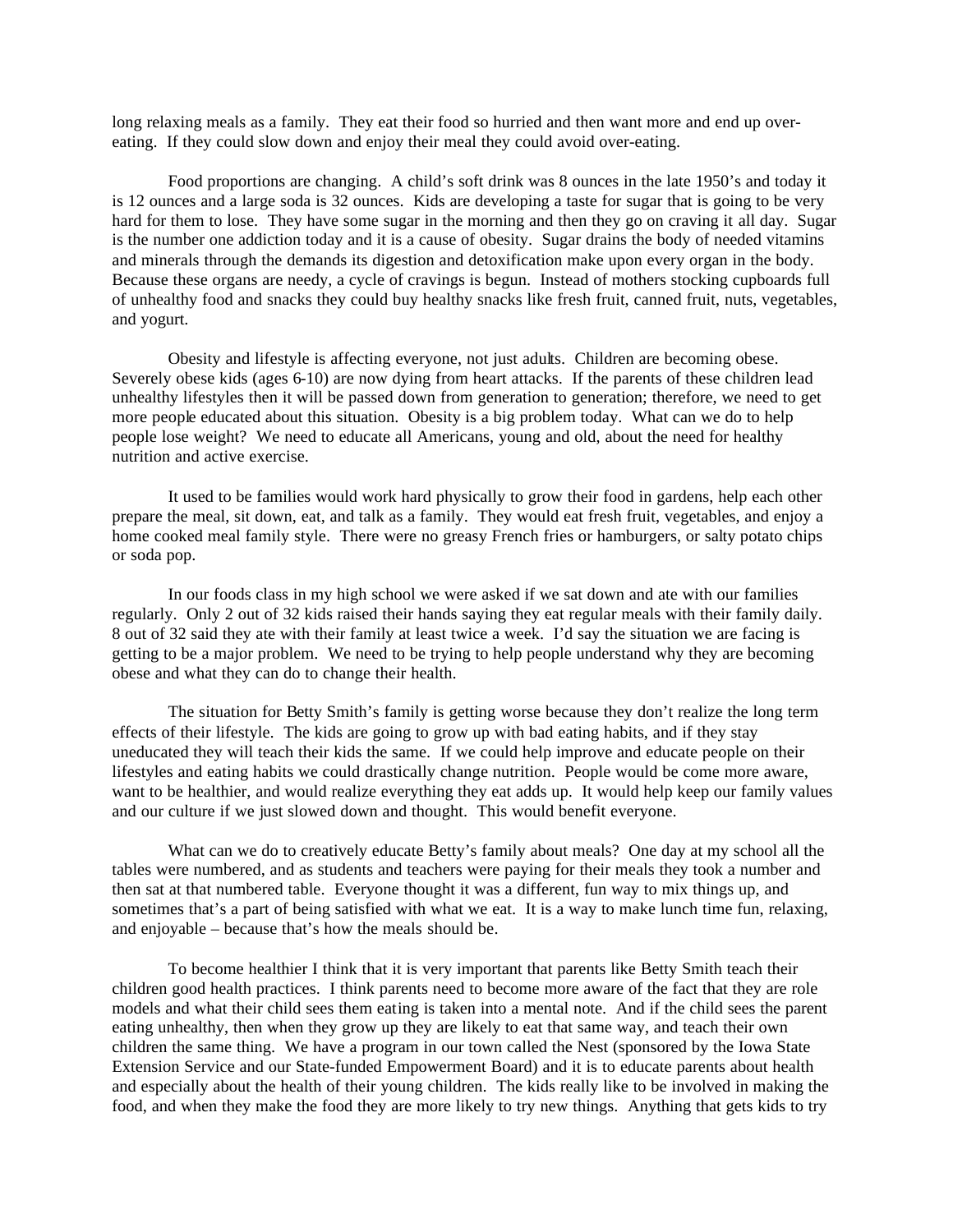something new is good because kids don't usually want to try new things because they are afraid to. The Nest, Day Care providers, and Headstart children all are stressing the same themes: involvement of children in food preparation, sitting down together to eat their meals, trying new foods, and eating wellbalanced meals in a pleasant, relaxed setting.

One of the fun things the kids in the Junior High participate in is something called "Harris and Me Day". The kids all read the book "Harris and Me" which is about the adventures of two young kids living in the old fashioned days. Once they finish reading the book, they take a field trip to one of our historical sites that is set up like it used to be with a one room school house, church, and a round barn. All the kids dress old fashioned, they make apple cider, bake a pie, and they eat fried chicken, homemade bread, mashed potatoes and gravy. This is a really good way of educating kids about how it used to be, how our culture has changed so much, and how to embrace the family meal.

The cooks at my school are discouraged because they think that the kids just won't eat what they cook. They said that the kids wouldn't try anything new. Students may not try what the school cooks are serving now, but they will try new things if it is attractively set up or is different from how they normally do things. The salad bar at our school is the same thing every day. Instead of the same thing every day, we could have the horticulture class and the foods classes grow a variety of dark, green baby lettuces, cherry tomatoes, and other types of vegetables. We could also have a variety of dressings like vinegar and olive oil, ranch, and Italian.

For a creative response to cafeteria food, Iowa State University's Leopold Center for Sustainable Agriculture has local food markets which are partnerships for "supporting farms, improving health, and building a community." They have several types of projects in Iowa. Basically Iowa farmers sell fresh produce and other foods to restaurants and institutions. On the Leopold Center website they report "Locally grown food is provided to a variety of institutions including colleges and universities, nursing homes, hospitals, corporate cafeterias, conference centers, hotels and restaurants, state government-run institutions (prisons, county cafeterias), and place of business subscription enterprises." These institutions report a growing demand for this fresh food. Why? Because it tastes better! Consumers enjoy supporting local growers. Like the Headstart children, we all like involvement with our food.

Another idea is that once a week the school could have a family style meal and the foods classes could be involved in cooking the meal. Kids would like it because they had been involved and it would be a different and fun way to try new things. People could sit together, have conversation cards, and talk about topics that they normally don't talk about with people they normally don't sit with. Kids can benefit from eating slowly because they will be able to enjoy the food more, and feel satisfied instead of craving more.

At our school we have a pop machine and a Gatorade machine. Between about every class many of the students buy pop. The student council was going to buy a juice machine and a milk machine, but instead they bought a pop machine and a Gatorade machine. That is just encouraging the kids to drink pop and it isn't improving their health any. Instead of buying the pop machine right away they should have bought the milk machine and juice machine. Kids would have made healthy choices because it would have been the only thing available to us. Some of the teachers that are against the pop machines put up signs in their classrooms that say "This is a pop free zone" and they encourage their students to drink water instead of pop. They have cups and ice cold water in their classes. That is a good way to encourage healthy habits.

Another needed improvement involves food offered at concession stands during sporting events. Every season, Betty Smith and her family regularly attend all the sporting events. This family eats the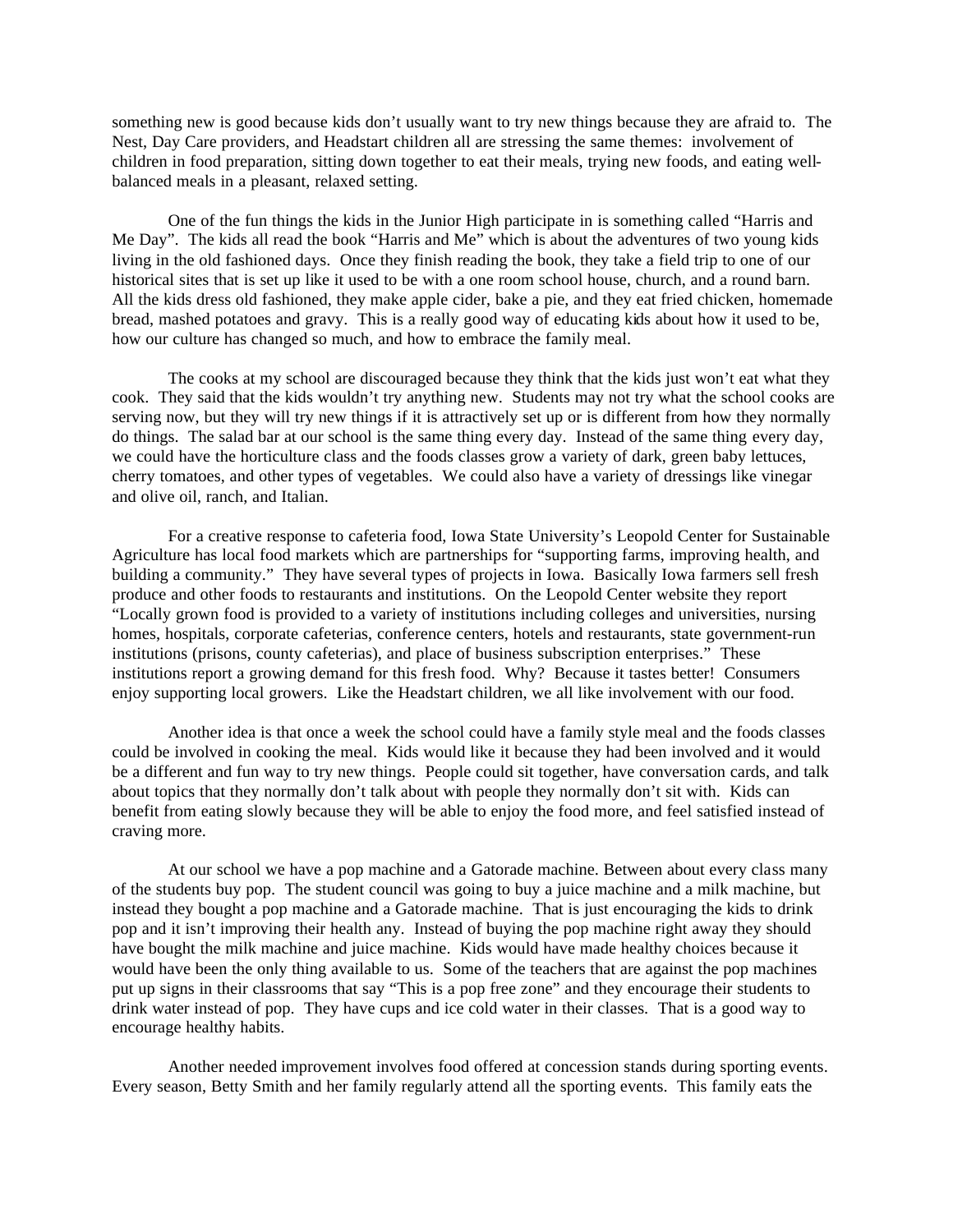usual hotdogs, chips, candy bars, and soda pop served at the games. We should try offering yogurt, bottled water, fresh fruit, and nuts as healthy choices.

A program that is beneficial to both adult and child is mentoring. We could teach our kids how to grow gardens and eat what they have grown. Then they would be working hard and exercising and they would be able to eat their own healthy crop.

There are a lot of different programs trying to push for better lifestyles, eating habits, and healthy food choices. My favorite organization is called Slow Food. Slow Food is a world wide program that encourages people to take time to enjoy their food. They have 83,000 members all over the world. It is a non profit organization that funds different projects to help their cause. On their website they summed it up this way:

"..With food so central to daily life, it naturally follows that what we eat has a profound effect on our surroundings as well as the rural landscape of the countryside, the duration of tradition and the biodiversity of the earth. For a true gastronome, it is impossible to ignore the strong connections between plate and planet."

This program is a good program that could be bigger than it already is. A lot of the projects they do are in countries other than the United States. This would be a good program to get started in the small towns of Iowa. People would be interested in it in my town, but they don't know about it. We could advertise it and have Slow Food be a part of the school curriculum especially in the foods classes. That would definitely become a big step in improving health education. It would help people realize that lifestyle is an important part of maintaining health.

In my school we had important state tests coming up and to better our test scores we had posters, letters sent home, and healthy snacks during the testing, all to encourage healthy eating. This project was sponsored by our Nutrition Coalition. The Nutrition Coalition had healthy snacks set out for us while we were testing. We ate the food and we liked it. There was fruit, nuts, vegetables, and yogurt (out of 148 cartons of yogurt, all but 2 were eaten!). If healthier food was more available in the schools then kids would eat it. The food was also set up attractively on the table and it made us want to eat it because it looked so good. The Nutrition Coalition gets a grant from the U.S. Department of Agriculture for low income communities when they have enough groups joined in with them, in a network. Our county network includes: the hospital, the foods and physical education teachers from county schools, Iowa State Extension Service, Public Health Nurse, Day Care Providers, Home Care Agency for the elderly, early childhood educators from WIC (Women Infant Children) and Nest programs, congregate meal sites for the elderly, and the Area Recreation Director.

Active exercise is as important as nutrition in fighting obesity. Walking, running, dancing, and gardening are easy and fun ways of exercising. After their freshman year, Iowa high school kids are not required to take physical education if it does not fit their schedules. Because of the growing obesity problem, physical education should be mandatory. There are also voluntary programs that encourage people to exercise more. People like Betty Smith could become involved in a program our school is starting. There would be teams involving staff, students, and community; and they would write how many times they exercised, how long they did it and what they did. In the end of a given amount of time, the team with the most hours of exercise would win a prize. That's a good way of uplifting exercise because a lot of people would want to be a part of it since they enjoy competing. Single individuals like Betty Smith are encouraged by the group effort.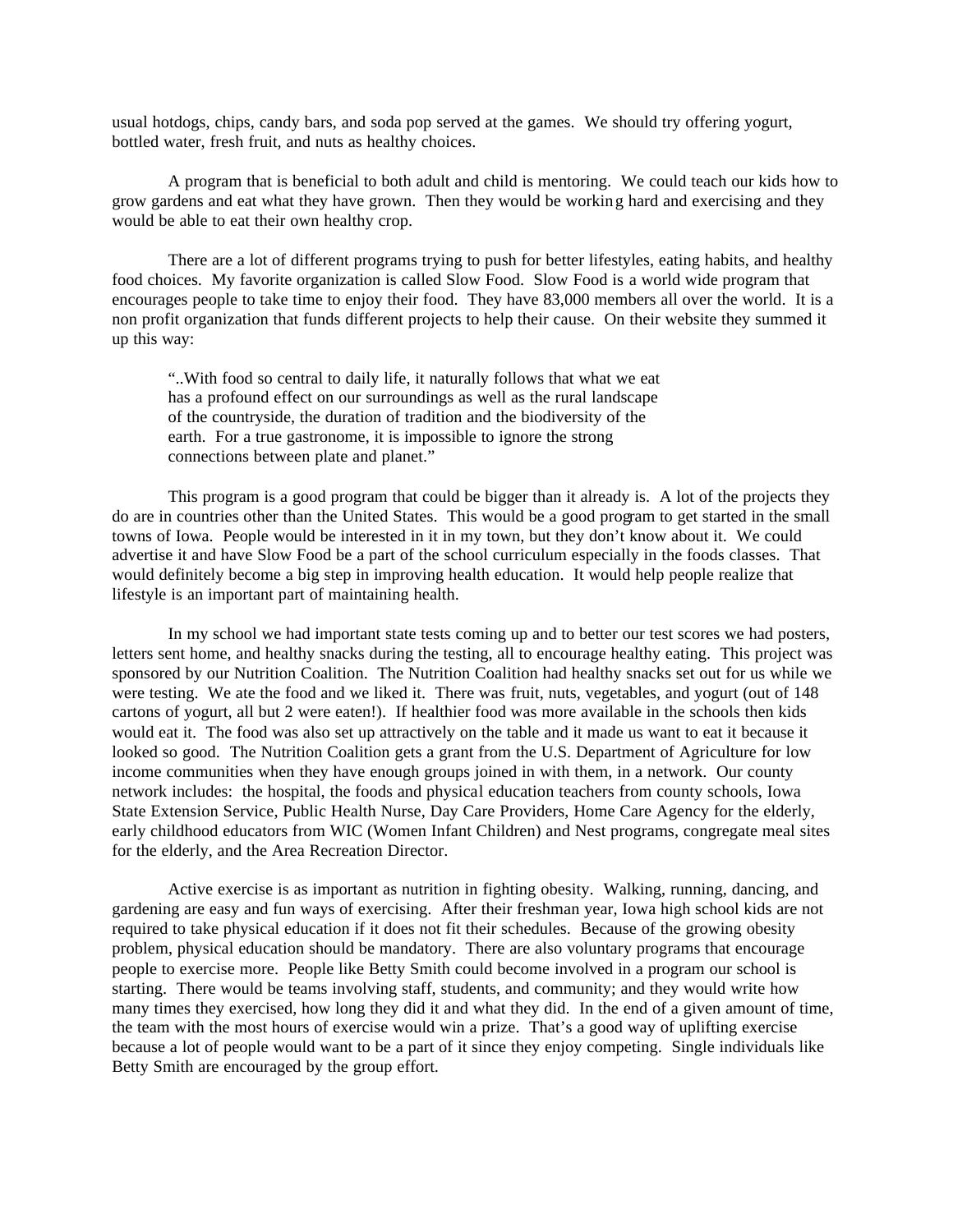Networking is very important because different groups and organizations can get together to promote something that they all feel strongly about. Networking is all about working together to accomplish all of the same goals that the different groups and organizations share. Betty Smith and her family would hear the 'healthy food choices and more exercise' message at school, at the grocery store, at the doctor's office, and on the TV. If there was more networking going on then it would really be a contributing factor to the prevention of obesity and also educating Americans.

I think that working together and networking are key factors to stopping obesity. A lot of the problem is that people don't know a lot about obesity and they just don't realize what a big problem it has become. But all the statistics show that is has become a greater problem within these past years and we need to start doing something about it, otherwise more and more people will become obese. And emotionally, physically, mentally that is not healthy. Writing this paper has made me really think about all of my food choices more carefully and try to help others think about what that bottle of pop is going to do to them if they drink it. So I think we need to start getting people more educated about this issue.

Lifestyles do affect our diets and how much we weigh. The typical family is a single parent mother that doesn't have the time to do all these important things. And maybe that mother doesn't know how important the simple things are. I don't think many people realize that the lifestyles today are so different from the way that they used to be. Our parents, grandparents and great-grandparents didn't go about things the way we do today. They worked hard physically, were not so hurried, cared a lot about their families, and they tried to always sit down and share a meal together. Statistics show that lifestyle plays a major role in obesity.

Doing this research paper, I truly learned that food is much more than feeding my hunger. It is about heritage, culture, family traditions, colors, textures, participation, and conversation, bringing people together, and tasting all the wonderful flavors out there. Food is more than just food. It is culture, it is art, and it can be creative and fun. Charles, the Prince of Wales, sums it up nicely:

"The food you produce is far more than just food for it represents our entire culture – the culture of the family farm. It represents the ancient tapestry of rural life; the dedicated animal husbandry, the struggle with the natural elements, the love of the landscape, the childhood memories, the knowledge and wisdom learned from parents and grandparents, the intimate understanding of local climate and conditions and hopes and fears of succeeding generations. I salute you."

There is so much that we can do to help the awareness of obesity and of healthy choices for nutrition and exercise but there is so much work involved, it takes so much time, and takes so much effort; therefore, it is of utmost importance that every concerned person comes together that truly cares about this and does something about it. So that is my challenge to all of us. Participate in a network of healthy eaters and healthy exercisers. Start now!